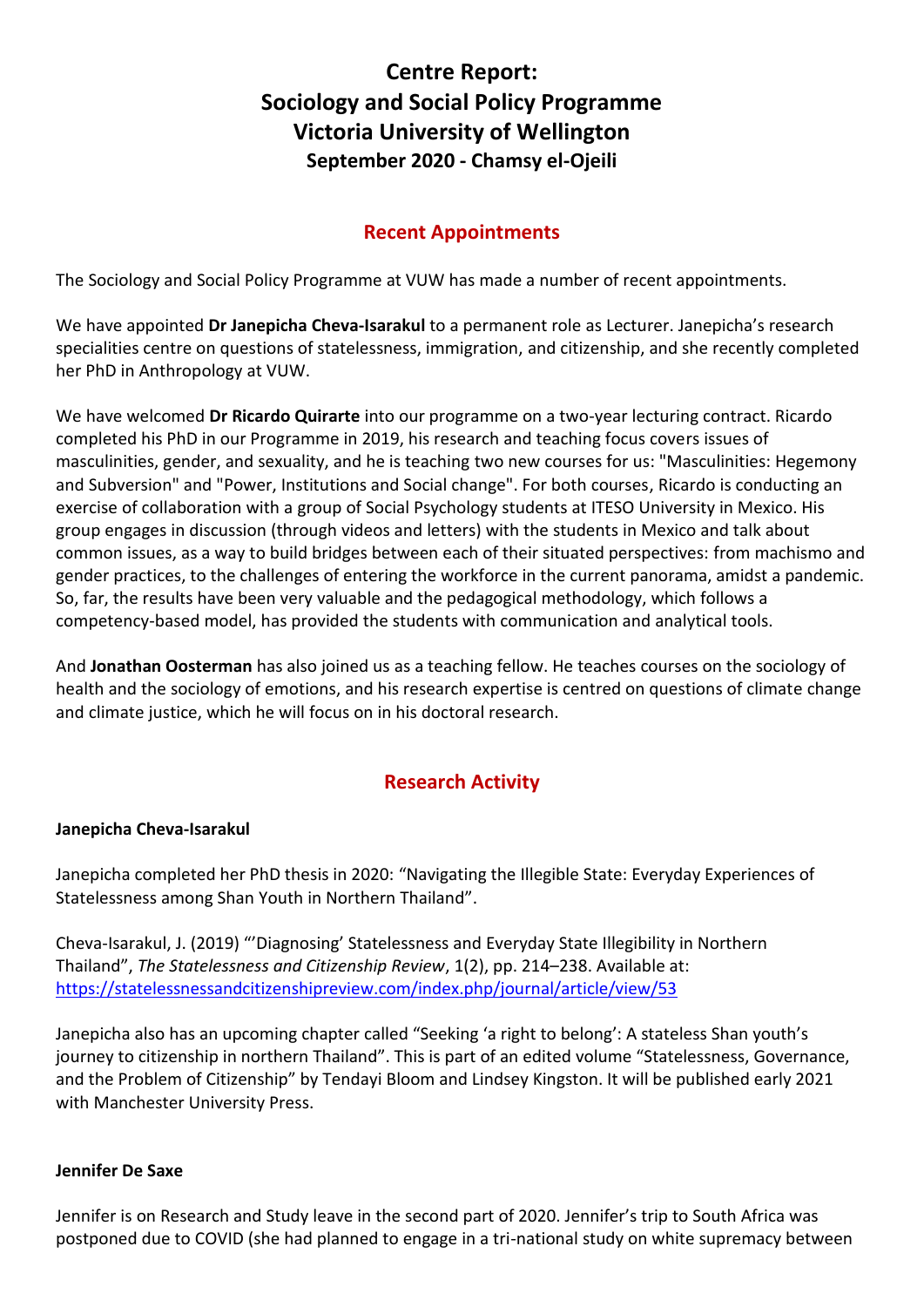Aotearoa, US, and South Africa), and she has put the qualitative work on hold and is currently engaging with theoretical and conceptual work on hegemonic whiteness and white supremacy. Jennifer has a book project under review in which she unpacks and interrogates white supremacy through the theoretical lenses of the racial contract and an epistemology of ignorance.

#### **Kevin Dew**

Kevin and his research team have started collecting data on their Marsden funded project titled 'exceptional trajectories: transforming understanding of cancer survivorship'. Interviews are being undertaken with people who have survived longer than expected following a cancer diagnosis. If you know of any possible candidates for participants in this research please get in touch with Kevin.

Kevin has recently submitted a book titled "Complementary and alternative medicine: containing and expanding therapeutic possibilities" to be published in Routledge's Critical Approaches to Health series.

### Recent publications include:

Dew, K., Armstrong, L. (2020) Can the subaltern heal? Medical marijuana in Aotearoa New Zealand. *Journal of Sociology* [https://doi.org/10.1177/1440783320925144](https://doi.org/10.1177%2F1440783320925144)

Dew, K., Donovan, S. (2020) Vaccines, polarising divides and the role of public health. *Critical Public Health* 30(1): 1-3.

#### Media engagement:

July 16, 2020 – "A yes vote will likely put 'green fairies' out of a job, and that's OK". *The Spinoff*, Opinion [https://thespinoff.co.nz/society/16-07-2020/a-yes-vote-will-likely-put-green-fairies-out-of-a-job-and-thats](https://thespinoff.co.nz/society/16-07-2020/a-yes-vote-will-likely-put-green-fairies-out-of-a-job-and-thats-ok/)[ok/](https://thespinoff.co.nz/society/16-07-2020/a-yes-vote-will-likely-put-green-fairies-out-of-a-job-and-thats-ok/)

### **Chamsy el-Ojeili**

Chamsy's new book – *The Utopian Constellation: Future-Oriented Social and Political Thought Today*. London: Palgrave – was published at the end of 2019. <https://www.palgrave.com/gp/book/9783030325152>

Chamsy is currently working on a couple of pieces on the far-Right, and a couple of pieces on the work of Immanuel Wallerstein.

#### Recent publications include:

el-Ojeili, C and Taylor, D. (2020) "'The Future in the Past': Anarcho-Primitivism and the Critique of Civilization", in *Rethinking Marxism*, 32 (2), pp. 168-186. el-Ojeili C and Taylor, D (2020), "The Extremism Industry: A Political Logic of Post-Hegemonic Liberalism", in *Critical Sociology*, Online first (April, 2020):<https://journals.sagepub.com/doi/10.1177/0896920520912459>

#### **Carol Harrington**

Carol is researching online feminisms and anti-feminisms with a focus on discourse about sexual violence.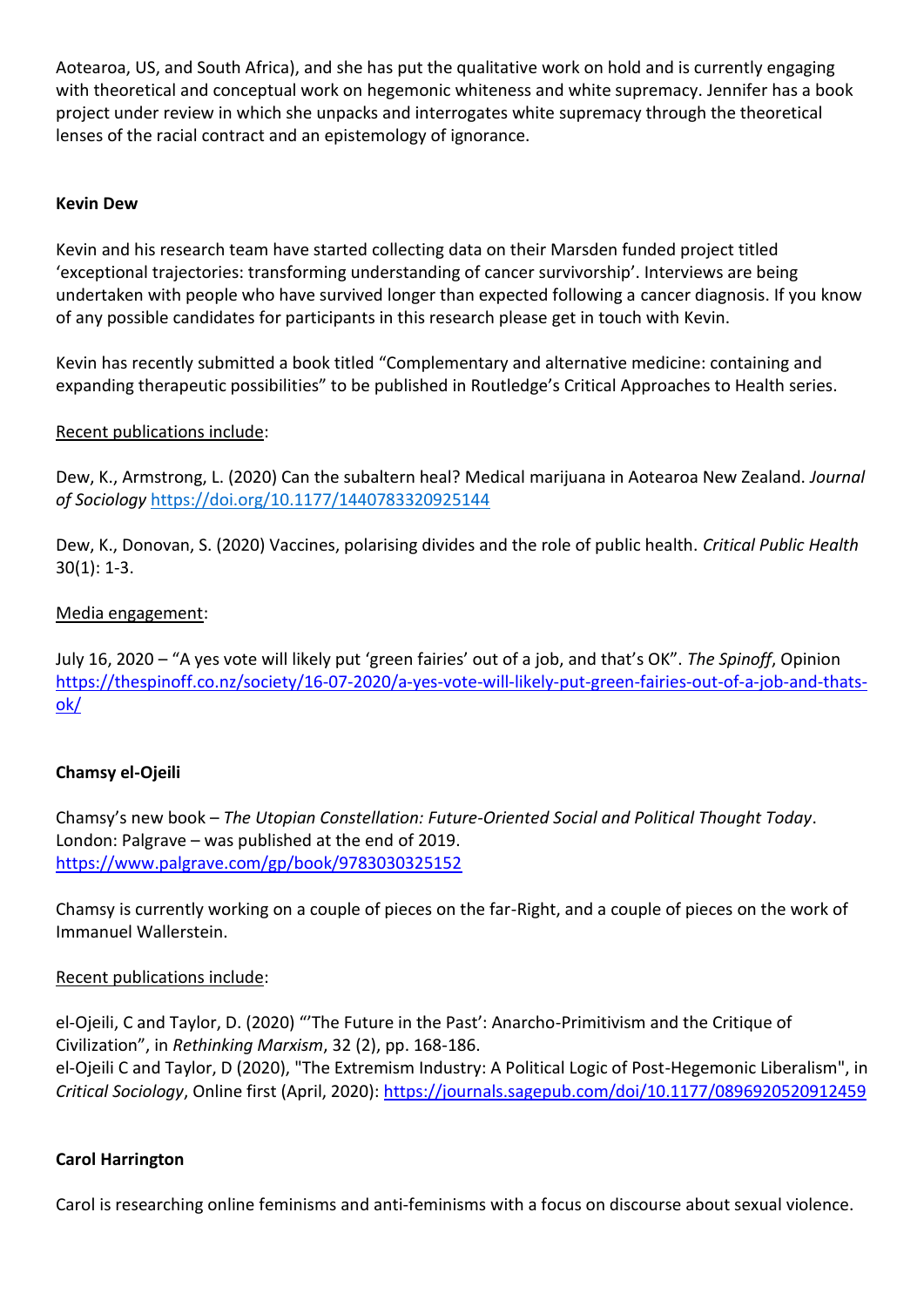#### Recent publications include:

Carol Harrington (2020) What is "Toxic Masculinity" and Why Does it Matter? *Men and Masculinities* (July, online first)

Maxwell A, Harrington C, Bracey S, Scientific eroticism, beauty theorists, and the borders of the erotic: John Roberton's Kalogynomia and Alexander Walker's Beauty *Porn Studies* 1-16 (June, online first)

#### **Mike Lloyd**

Mike is currently co-editing with Kirsty Wild (Epidemiology, Biostatistics and Population Health, the University of Auckland) a special issue of *New Zealand Geographer* on 'New research on cycling in New Zealand'. As part of the collection, Mike has an article on 'Getting by: the ethnomethods of everyday cycling navigation'. Early online versions of some of the articles are currently available and the whole collection will be available by December 2020.

As part of an analysis of video data on e-scooter interactions gathered in late 2019 to early 2020, Mike has 'Carving the city: e-scooters and the playful use of city space' under review. Further papers from this project will be pursued in the future.

In the near future, Mike will be returning to a topic of previous research - cycle rage – but this time extending from off-road cycling to consider infra-cyclist rage on the road. This will also utilise video data, and will also engage with the ongoing importance of situational analyses of violence as largely stimulated by Randall Collins' work on violence.

#### **Ricardo Quirarte**

Ricardo completed his PhD thesis in 2019: The Contradictions of Masculinity: Desire, emotions, and masculine identities of seven heterosexual Mexican men. The thesis took a narrative approach to the analysis of video diaries submitted by the seven men who participated in the research, over the span of eight months. The analysis centred on affective practices, emotions, social mediations of desire and masculine identity as ongoing negotiations in a particular geopolitical context. The men in this study constantly situated themselves between the hegemonic discourse of masculinity in Mexico and alternatives closer to a feminist approach. This positioning showed how their practices and ideas, while still part of the hegemonic system, were also able to challenge it. The thesis revealed how masculinities are manifested, as gender identity, with specific practices, desires, emotions, and ways of being in the world; and as a symbolic-material system of hierarchical organisation of sexed bodies. Thus, analysis of sexualaffective heterosexual relationships, through a focus on masculinities, can bring to light the contradictions and conflicts of being a man situated in a privileged position within the sex-gender system, in a social context that is increasingly questioning the position and the system that maintains it.

#### **Rhonda Shaw**

Rhonda is currently working on three different projects on assisted reproduction. One of these is a principle investigator on a Marsden project, 'Accessing Assisted Reproduction: Social Infertility and Family Formation'.

Rhonda is also editing a collection of essays on *Reproductive Citizenship: Technology, Rights and Relationships* to be published in early 2021.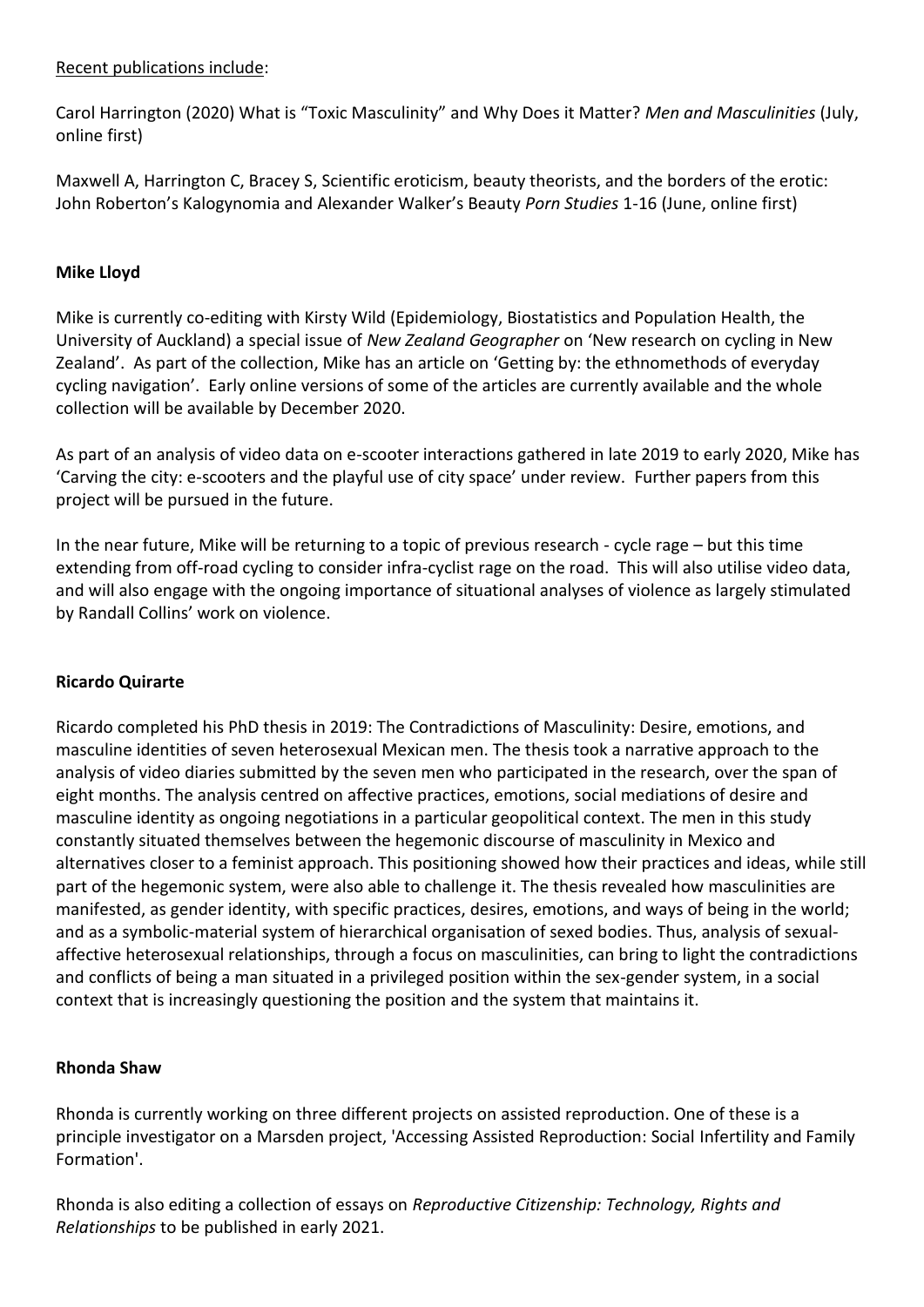And she has just published a couple of short articles for *Newsroom*.

<https://www.newsroom.co.nz/ideasroom/assisted-reproduction-under-lockdown>

[https://www.newsroom.co.nz/ideasroom/the-silence-around-miscarriage](https://apc01.safelinks.protection.outlook.com/?url=https%3A%2F%2Fwww.newsroom.co.nz%2Fideasroom%2Fthe-silence-around-miscarriage&data=02%7C01%7Cchamsy.el-ojeili%40vuw.ac.nz%7C6880f3bc01614108523208d854fa1da9%7Ccfe63e236951427e8683bb84dcf1d20c%7C0%7C0%7C637352780569978009&sdata=%2FJdZCyGt59MInZ4tvUaLJZscNZ2RUbYVG0XRvDQQT5Q%3D&reserved=0)

### **Dylan Taylor**

Dylan was editor of a special issue of *Counterfutures* on housing in Aotearoa. The issue was co-launched with Marama Davidson, co-leader of the Green Party, on 5 August 2020, at the Grand Hall, in the Parliament Buildings, with over 100 people in attendance. The blurb and content of this issue are as follows:

The right to housing is one of the most elemental. Yet access to housing—and the type of housing we have access to—is the site of increasingly pronounced inequalities in our society. This issue of *Counterfutures* offers visions for how we might address our current housing crisis as part of a wider push for a just and equitable society.

EDITORIAL

DYLAN TAYLOR, SUE BRADFORD& JACK FOSTER The Right to Housing ARTICLES VANESSA COLE A Case for Universal State Housing MARK SOUTHCOMBE Re-socialising Aotearoa New Zealand Housing REBECCA KIDDLE Engaging Communities in the Design of Homes and Neighbourhoods **MOVEMENTS** JASMINE TAANKINK& HUGO ROBINSON Dispossession and Gentrification in the Porirua Redevelopment INTERVENTIONS JADE KAKE Spatial Justice—Decolonising Our Cities and Settlements ELYJANA ROACH Driving Through the East INTERVIEW CAMIA YOUNG& THOMAS NASH Envisioning Regenerative Communities REVIEWS PETER HOWLAND Setting the Scenes of Early Pākehā : Ian Smith's *Pākehā Settlements in a Māori World: New Zealand Archaeology 1769–1860* JACK FOSTER A Global Fix : Raquel Rolnik's *Urban Warfare: Housing Under the Empire of Finance* DAMIAN SLIGO-GREEN The Path Home : Samuel Stein's *Capital City: Gentrification and the Real Estate State*

Dylan is also involved in the ongoing organisation for the Social Movements, Resistance, and Social Change Conference. This year's theme 'Activating Collectivity: Aroha and Power' was influenced by the Indigenousled movements of 2019 and is based on aroha, aloha, alofa, and love as forms of power that generate theory and practice. The conference aims to bring people together who are envisioning and working towards political change across Aotearoa and beyond. It is being held on the 11-14<sup>th</sup> of November at Victoria University of Wellington.

#### Recent publications include:

el-Ojeili, C and Taylor, D. (2020) "'The Future in the Past': Anarcho-Primitivism and the Critique of Civilization", in *Rethinking Marxism*, 32 (2), pp. 168-186.